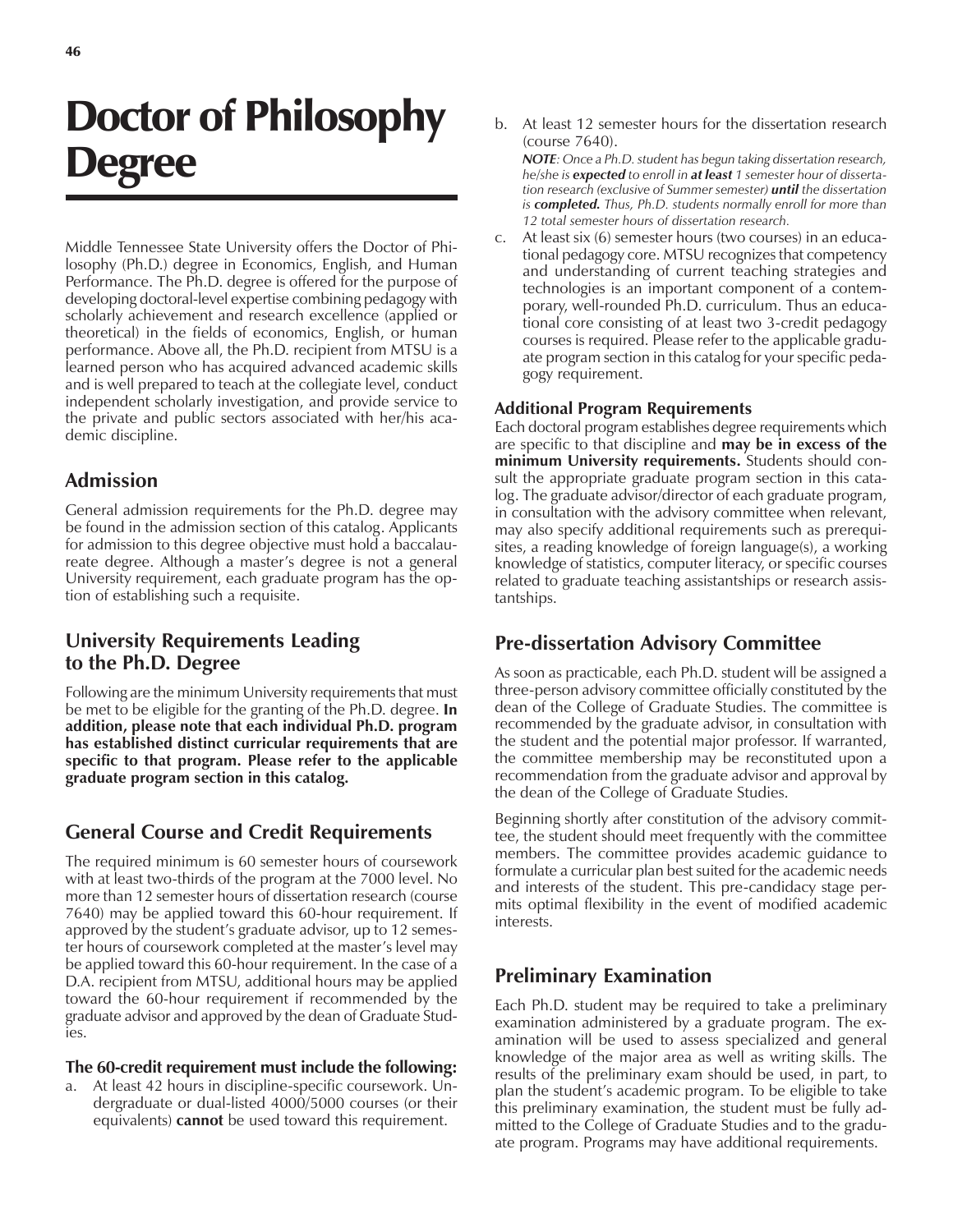## **Qualifying Examinations**

The student must pass written and/or oral comprehensive qualifying examinations after having completed all coursework required for the Ph.D. degree (or when enrolled in the last course of the program of study, exclusive of the dissertation). The student must be in good academic standing and must have at least a 3.25 grade point average in all graduate work at the time the Intent to Schedule the Qualifying Examination form is filed. The qualifying examinations are intended to assess whether a candidate is qualified to continue in a doctoral program and advance to candidacy.

The written examinations are given at least one month before the close of the Fall, Spring, and/or Summer semesters. Permission for the Ph.D. student to schedule the qualifying examination requires the approval of the student's advisory committee and the dean of the College of Graduate Studies. Applications may be obtained from the Graduate Office or the department. The deadlines for submitting these applications may be found in the calendar section of this catalog.

A satisfactory or passing performance on the written and/or oral examinations means that the candidate is qualified to continue the program as planned. A less than satisfactory outcome on any component of the qualifying examinations may result in additional academic requirements and/or a reexamination. A re-examination may be given only once. A fail decision results in a recommendation to the dean of the College of Graduate Studies for academic dismissal. The student may appeal the dismissal recommendation, for cause, to the Appeal Subcommittee of the Graduate Council via the chair of the Graduate Council or the dean of the College of Graduate Studies.

#### **Written Qualifying Examination**

- 1. The purpose of the written examination is to evaluate the candidate's overall knowledge of the field, integrative skills, ability to organize material, and competency in written expression. The maximum time limit for the written examination is eight hours.
- 2. The written examination is administered by the major department (i.e., the graduate program).
- 3. The graded written examinations are maintained in the department and are available to the student upon request.

#### **Oral Qualifying Examination**

The oral examination is administered by the student's advisory committee and covers the candidate's area of specialization and general knowledge. The committee evaluates the candidate's breadth of knowledge of the field(s), integration and problem-solving skills, competency in oral expression, and potential for conducting independent research.

# **Advancement to Candidacy**

After having successfully completed the qualifying examination, the student must file an Advancement to Candidacy

application with the dean of the College of Graduate Studies. At this time the dissertation committee is formally constituted and usually has the same membership as the predissertation advisory committee, although this is not mandatory. For example, should the student's research area change, it may be relevant to replace one or more of the original advisory committee members with faculty better qualified to provide research mentoring in the new area of inquiry. The degree plan as approved by the student's advisory committee, as well as certification by the student's advisory committee of successful completion of the qualifying examinations, is listed on the Advancement to Candidacy form. Upon approval, the College of Graduate Studies will notify the applicant of advancement to candidacy.

Before an applicant is officially admitted to candidacy for the Ph.D. degree, the student must have satisfied the following requirements:

- 1. An Advancement to Candidacy form and an Intent to Graduate form must be filed by the deadlines published in the Graduate Catalog, the Schedule Book, and posted on department bulletin boards on campus. Normally, there are few extension exceptions granted if these forms are not submitted by the listed deadlines.
- 2. The student must have at least a 3.25 grade point average on all coursework listed on the candidacy forms as well as any other graduate work undertaken at Middle Tennessee State University within the specified time limit (10 years). Grades of D or F are not accepted for any graduate degree credit, and no more than seven (7) hours of C grade may count toward Ph.D. degree requirements. However, all C, D, and F grades will be included in the student's GPA computation, unless otherwise exempted by the University repeat policy.
- 3. The student's entire program, including the dissertation, must be acceptable to the dissertation committee, department chair and/or director of graduate studies, and the dean of the College of Graduate Studies.

# **Defense of Dissertation**

After the completion of the dissertation and all other prescribed work for the degree, candidates will be given a final oral examination dealing primarily with the dissertation and its relation to the candidate's major field of study. This examination will be conducted by the student's dissertation committee. All members must be present at the examination. If the student's performance on this examination is satisfactory as judged by the committee, all requirements for the degree will be completed upon approval of the dissertation, completion of all prescribed coursework (including all incompletes), and attainment of University minimums.

# **Residency**

Residency requirements will be established by each program, pending Graduate Council approval.